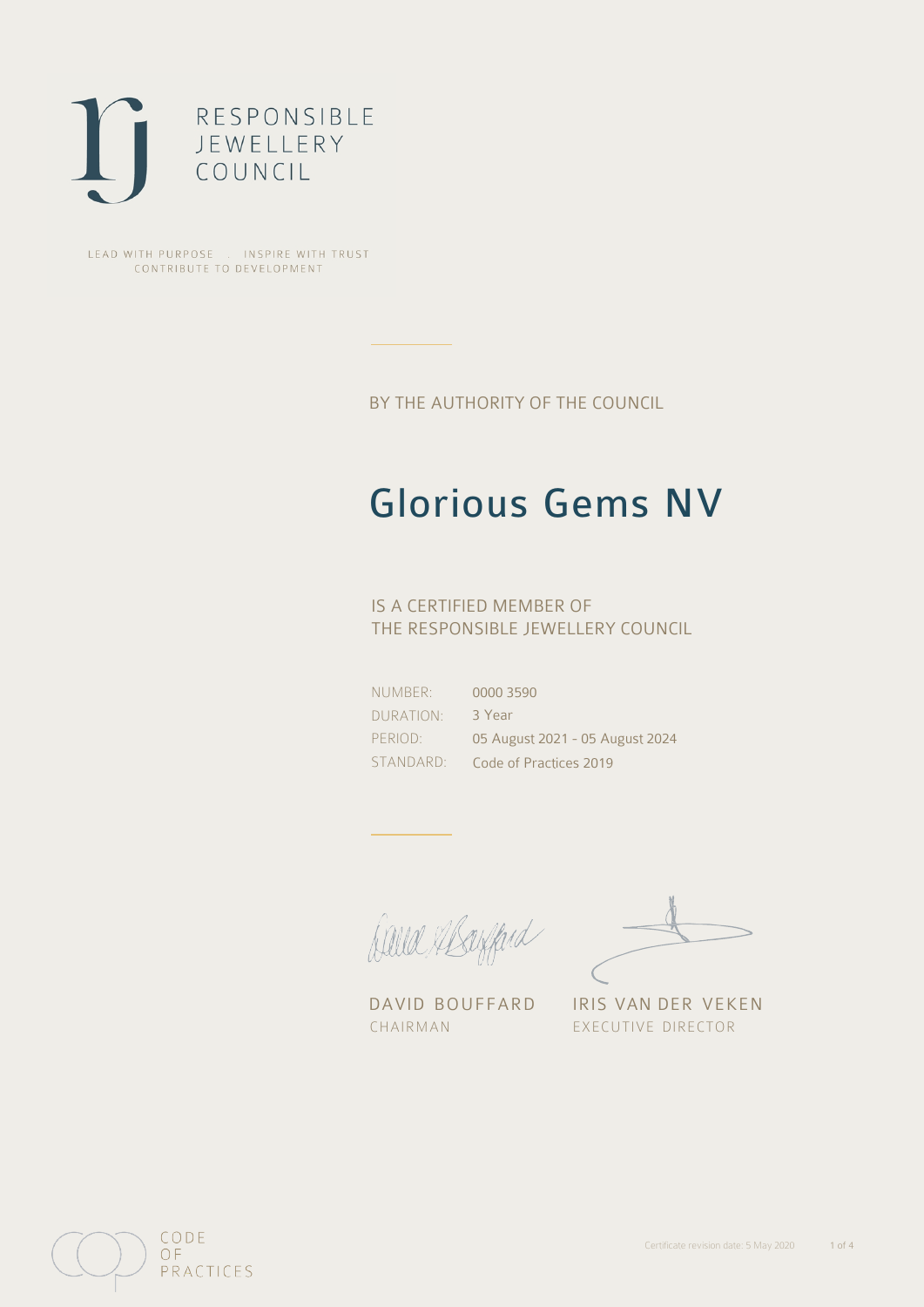

# **CERTIFICATION OVERVIEW**

| Diamonds and Coloured Gemstones Trader, Cutter and/or Polisher                                                                                                                                                                                                                                                                                                                                                                                                              |
|-----------------------------------------------------------------------------------------------------------------------------------------------------------------------------------------------------------------------------------------------------------------------------------------------------------------------------------------------------------------------------------------------------------------------------------------------------------------------------|
| 30 April 2021                                                                                                                                                                                                                                                                                                                                                                                                                                                               |
| Re-certification                                                                                                                                                                                                                                                                                                                                                                                                                                                            |
| Code of Practices 2019                                                                                                                                                                                                                                                                                                                                                                                                                                                      |
| <b>BSI</b> Group                                                                                                                                                                                                                                                                                                                                                                                                                                                            |
| 1. General requirements: 1-4, except 3.2<br>Responsible supply chains, human rights and due<br>2.<br>diligence: 5-14, except 7.1a, 7.3b, 8, 9, 11.3, 13.2, 13.4,<br>14.3<br>3. Labour rights and working conditions: 15-22, except 19.3,<br>21.3<br>4. Health, Safety and Environment: 23-27, except 23.6, 23.10, 25.1,<br>27.4<br>5. Gold, Silver, PGM, diamond and coloured gemstone<br>products: 28-30, except 28.2a-g i, j, 30<br>6. Responsible mining: Not Applicable |
|                                                                                                                                                                                                                                                                                                                                                                                                                                                                             |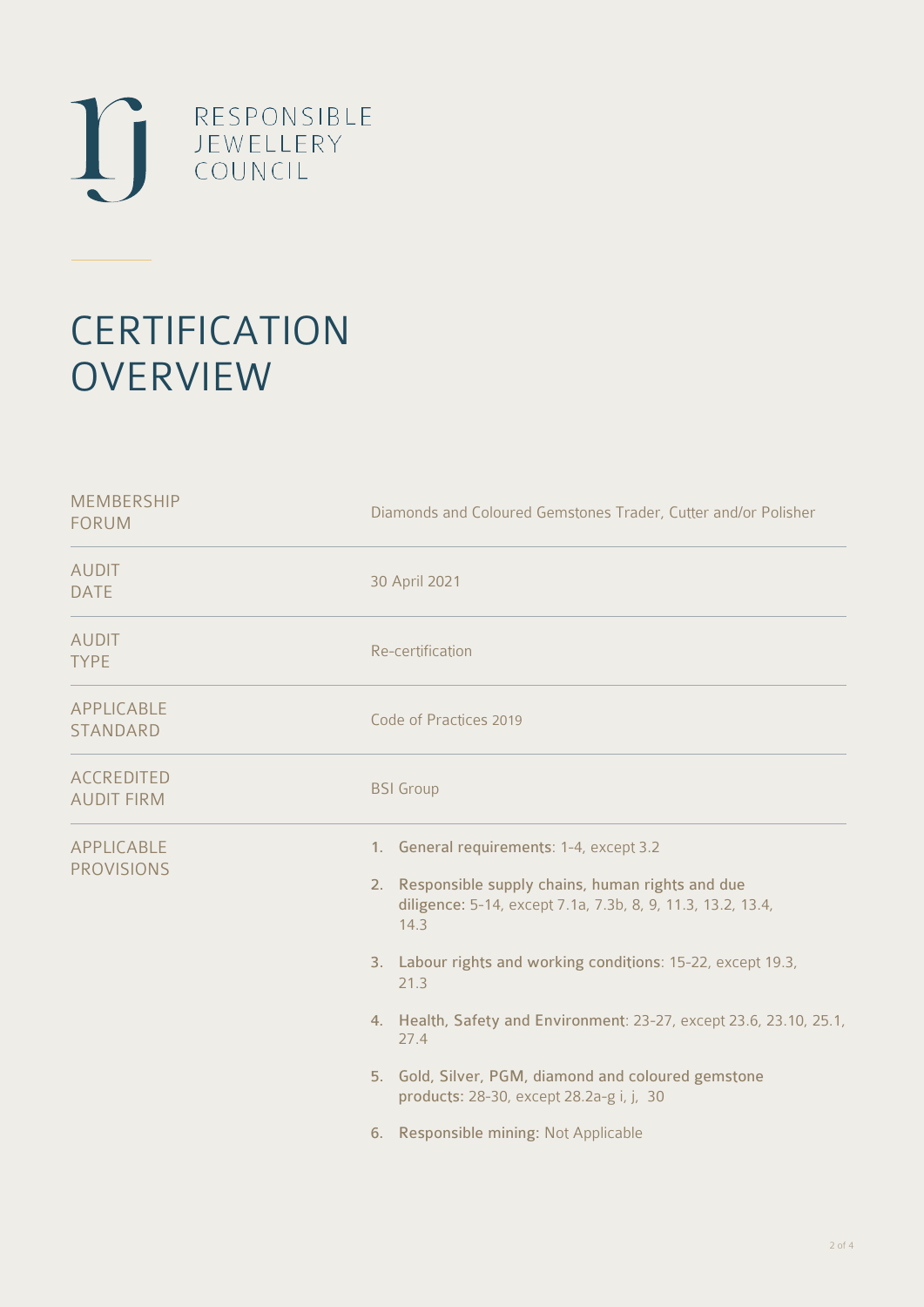| PROVENANCE<br><b>CLAIMS</b>                | "To the Best of our knowledge and/or written assurance from our<br>suppliers, Glorious Gems NV, states that diamonds have not been<br>obtained in violation and / or sanctions by the US departments of<br>Treasuries office of foreign assets control (OFAC) and have not<br>originated from the MBADA and Marange resources of Zimbabwe. The<br>diamonds herein invoiced are not sourced from artisanal mines." |  |
|--------------------------------------------|-------------------------------------------------------------------------------------------------------------------------------------------------------------------------------------------------------------------------------------------------------------------------------------------------------------------------------------------------------------------------------------------------------------------|--|
| <b>AUDITOR STATEMENT OF</b><br>CONFORMANCE | Based on the scope and findings of the certification audit, the member<br>has demonstrated a conformance level consistent with a:                                                                                                                                                                                                                                                                                 |  |
|                                            | 3 Year Certification                                                                                                                                                                                                                                                                                                                                                                                              |  |
| <b>NEXT AUDIT TYPE</b>                     | MID-TERM REVIEW (within 12-24 months):                                                                                                                                                                                                                                                                                                                                                                            |  |
|                                            | A. Mid-term review NOT required due to:                                                                                                                                                                                                                                                                                                                                                                           |  |
|                                            | No anticipated changes to the certification scope during the<br>certification period                                                                                                                                                                                                                                                                                                                              |  |
|                                            | 3 or less minor non-conformances with critical provisions or in<br>general identified by the audit (not covered by parallel audits<br>for schemes identified as equivalent to RJC's) for an individual<br>member in the mining sector or a non-mining sector member                                                                                                                                               |  |
|                                            | <25 full time equivalent personnel                                                                                                                                                                                                                                                                                                                                                                                |  |
|                                            | Low risk of non-conformances due to management controls                                                                                                                                                                                                                                                                                                                                                           |  |
|                                            | Existence of parallel audits for schemes recognised by RJC                                                                                                                                                                                                                                                                                                                                                        |  |
|                                            | Strong internal controls ensuring effective review and closure<br>of corrective actions for non-conformances                                                                                                                                                                                                                                                                                                      |  |
|                                            | B. Mid-term review (desktop only) required due to:                                                                                                                                                                                                                                                                                                                                                                |  |
|                                            | No impact on conformance levels from any changes to the<br>certification scope                                                                                                                                                                                                                                                                                                                                    |  |
|                                            | 5 or less minor non-conformances with critical provisions or in<br>general identified by the audit (not covered by parallel audits<br>for schemes identified as equivalent to RJC's) for an individual<br>member in the mining sector or a non-mining sector member                                                                                                                                               |  |
|                                            | Possibility of remote verification of actions                                                                                                                                                                                                                                                                                                                                                                     |  |
|                                            | No risk to critical provisions                                                                                                                                                                                                                                                                                                                                                                                    |  |